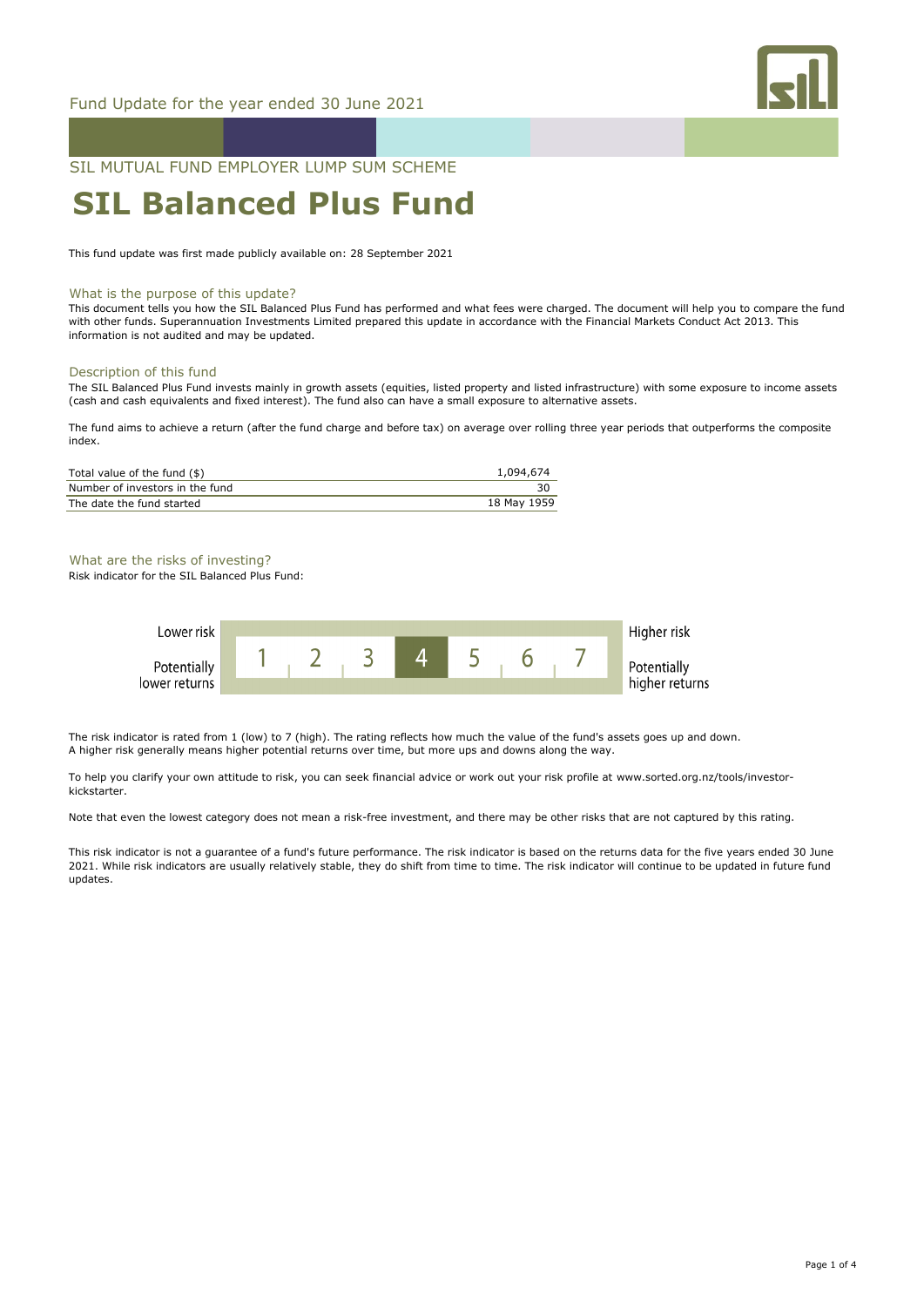| How has the fund performed?                   |                                 |           |  |  |
|-----------------------------------------------|---------------------------------|-----------|--|--|
|                                               | Average over past<br>five years | Past year |  |  |
| <b>Annual return</b>                          |                                 |           |  |  |
| (after deductions for charges and tax)        | 8.68%                           | 18.22%    |  |  |
| <b>Annual return</b>                          |                                 |           |  |  |
| (after deductions for charges but before tax) | $9.82\%$                        | 20.19%    |  |  |
| Market index annual return                    |                                 |           |  |  |
| (reflects no deduction for charges and tax)   | $9.92\%$                        | 18.02%    |  |  |

The market index annual return is calculated using the target investment mix and the indices of each asset class. The composition of the market index for this fund changed on 15 October 2020 due to a change in the underlying index for the New Zealand fixed interest asset class, and on 28 June 2021 due to a change in the target investment mix and the underlying index for the international fixed interest asset class.

Additional information about the market index is available in the statement of investment policy and objectives on the scheme register at www.disclose-register.companiesoffice.govt.nz.



# **Annual return graph**

This shows the return after fund charges and tax for each of the last 10 years ending 31 March. The last bar shows the average annual return for the last 10 years, up to 30 June 2021.

**Important:** This does not tell you how the fund will perform in the future.

Returns in this update are after tax at the highest prescribed investor rate (PIR) of tax for an individual New Zealand resident. Your tax may be lower.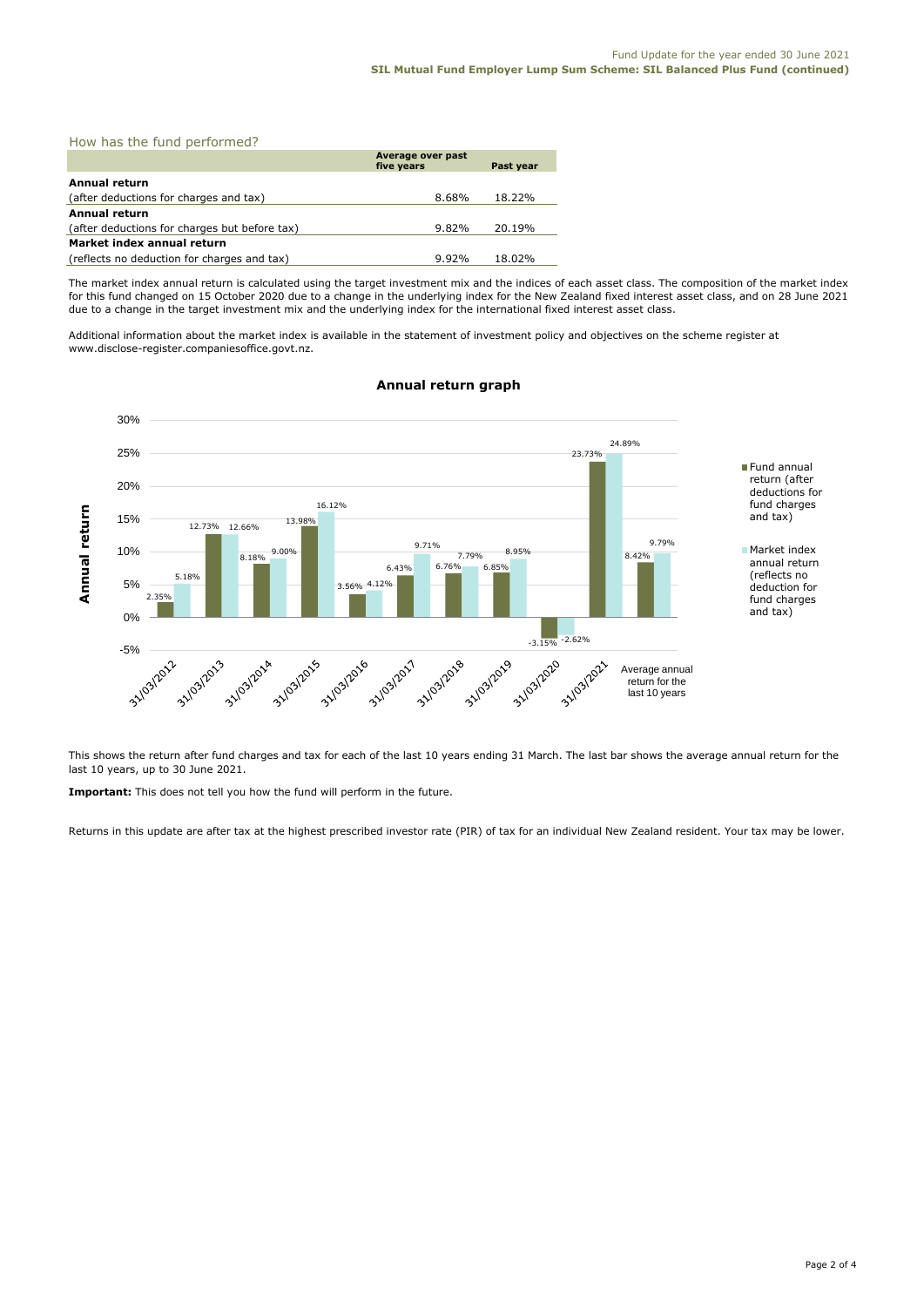# What fees are investors charged?

Investors in the SIL Balanced Plus Fund are charged fund charges. In the year to 30 June 2021 these were:

|                                             | % of net asset value          |
|---------------------------------------------|-------------------------------|
| Total fund charges <sup>1</sup>             | 0.83%                         |
| Which are made up of:                       |                               |
| Total management and administration charges | 0.83%                         |
| Including:                                  |                               |
| Manager's basic fee                         | $0.71\%$                      |
| Other management and administration charges | 0.12%                         |
| Total performance based fees                | $0.00\%$                      |
|                                             | Dollar amount per<br>investor |
| <b>Other charges</b>                        |                               |
| Other charges                               | \$0                           |

Investors are not currently charged individual action fees for specific actions or decisions (for example, for withdrawing from or switching funds).

Small differences in fees and charges can have a big impact on your investment over the long term.

## Example of how this applies to an investor

Sarah had \$10,000 in the fund at the start of the year and did not make any further contributions. At the end of the year, Sarah received a return after fund charges were deducted of \$1,822 (that is 18.22% of her initial \$10,000). Sarah also paid \$0 in other charges. This gives Sarah a total return after tax of \$1,822 for the year.

# What does the fund invest in?

**Actual investment mix<sup>2</sup> Target investment mix<sup>2</sup> This shows the types of assets that the fund invests in. This shows the mix of assets** 



This shows the mix of assets that the fund generally intends to invest in.